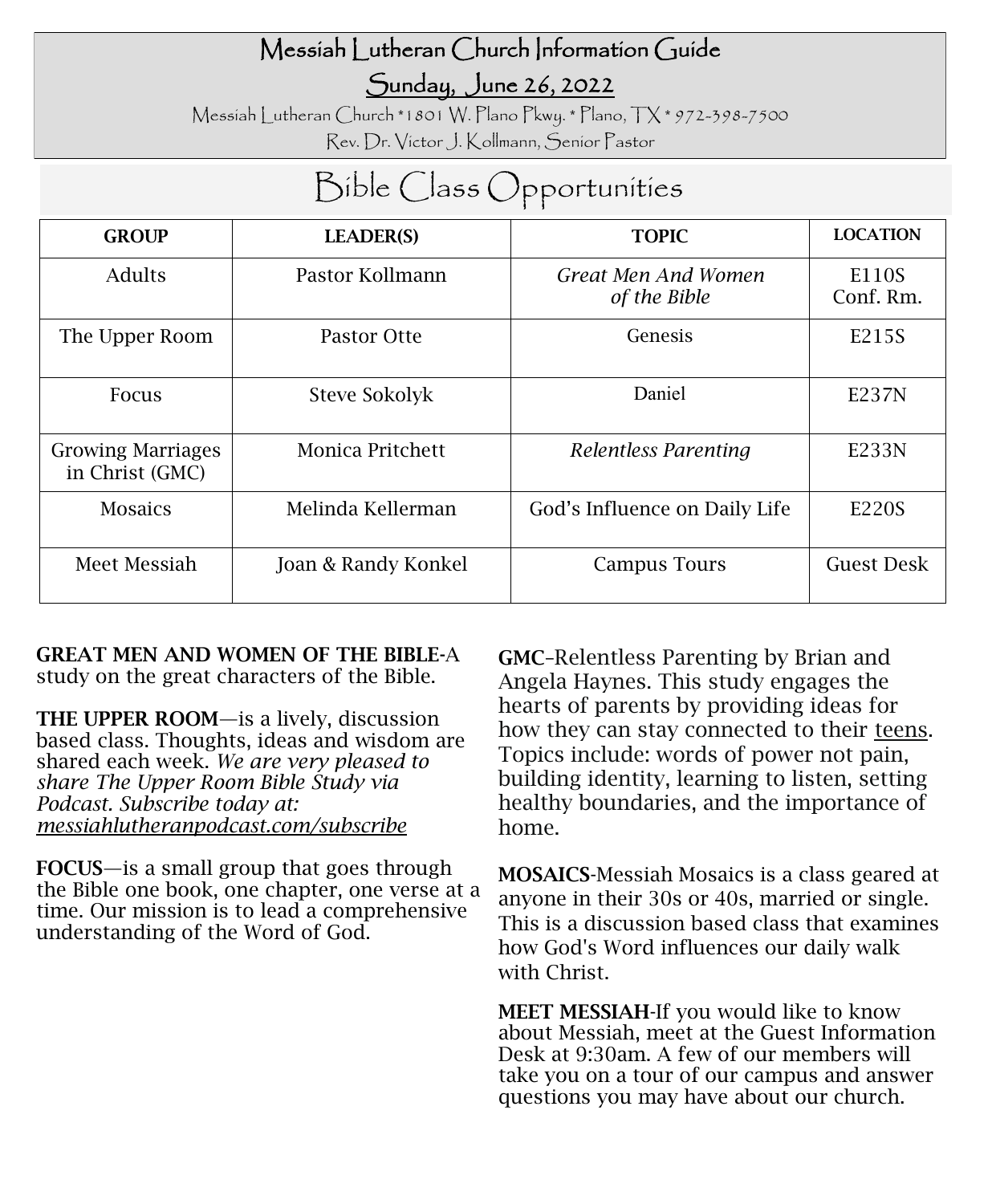## Sunday School Opportunities

| Class/Grade                 | Room      | Teachers                                           |
|-----------------------------|-----------|----------------------------------------------------|
| 2 year olds                 | E130N     | Roxanne Redman                                     |
| 3 & 4 years/Kindergarten    | E113S     | Need teachers                                      |
| First/Second Grade          | E216S     | Autumn Glass, Michelle Nelson, Stephanie Calabrese |
| Third/Fourth Grade          | E218S     | Chris Price (need helper)                          |
| Fifth, Sixth & Eighth Grade | E243N     | Michael Neumann and Johnathan Maldonado            |
|                             |           | Vicar Matt Lee and Adrienne McGregor               |
| Ninth-Twelfth Grade         | Youth Rm. | Barb Coen, Jodi Sorenson, Gerald Luecke, Stephanie |
|                             |           | and Travis Pittock, Ginny Wilson, and Autumn       |
|                             |           | Knoernschild                                       |

# Mid-Week Bible Study Opportunities



PASTOR KOLLMANN'S TUESDAY WOMEN'S BIBLE STUDY & WEDNESDAY MEN'S BIBLE STUDY will take a break and resume on September 13th & 14th.

THE THURSDAY MORNING WOMEN'S BIBLE STUDY will also take a break and resume on September 8th.

### *Have a wonderful Summer!*



JOYFUL! (Join Other Young Families Uplifting the Lord) Bible Study group for families with young children. We meet the 1st and 3rd Sundays of the month from 3:30-5:00pm in Messiah's Conference Room. Join us for a potluck meal and fellowship. Please feed your kiddo(s) prior to arrival. Childcare is provided! For more information, please contact leaders: Josh and Courtney Hamit, 214-507-9624, Courtney.m.hamit@gmail.com.

JOYFUL BIBLE STUDY



### OBERAMMERGAU PASSION PLAY 2022

Pastor and Angie Kollmann will be leading a trip to the Passion Play in Germany from August 28 to September 7, 2022. This trip will also include visits to the countries of Switzerland, Austria, and Czech Republic. Brochures are available at the Guest Information desk. Deadline to sign up is June 30.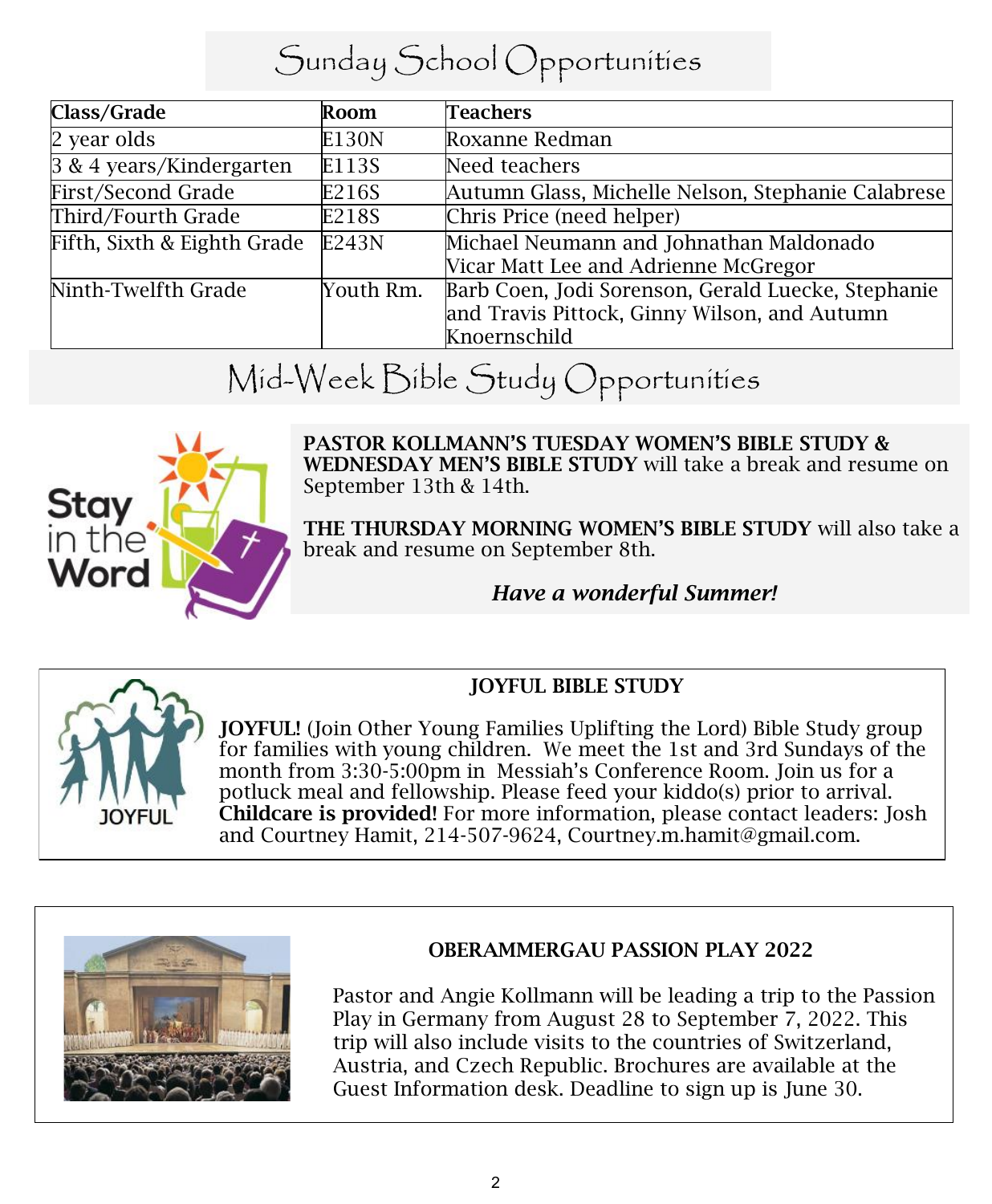

KINGDOM YOGA-led by member Alexis Maldonado, a certified Holy Yoga Instructor. Classes combine yoga with scripture reading, meditation, and it is set to Christian music! Perfect for churches, mom's groups, and anyone else looking to connect with God. The group meets in E247N. For more info contact her: (480) 371-7499 or kingdomyogi@gmail.com

#### SUMMER SCHEDULE

Chair Yoga-Tuesdays and Thursdays, 10:15-11:00am Beginner Yoga-Thursdays, 9:45-10:15am \*\*Intermediate/Advanced Yoga with weights-Thursdays, 9:00-9:50am \*\*Intermediate Yoga-Saturdays, 8:15-9:05am \*\*Beginner Yoga-Saturdays, 9:15-10:05am



\*\*Sign up required. For Intermediate classes, childcare is available upon request. Please text or email Alexis sign up, or if you would like to be a part of a group text message she will send out a couple of days before class.



GOOD TIMES ROLL WHEN WE LINE DANCE TOGETHER-All are welcome! Tuesday Classes in the Gym, 5:00-7:30pm Starts with Beginner Dances at 5:00pm More challenging dances are taught as the evening advances.

Monday and Wednesday Classes in the 1st Floor Multi-Purpose Room True Beginner Dances from 3:15-4:15pm benefits both body and mind with joy-filled music, surrounded by lovely people of all ages. Contact Ellen Thorne for more information.



**FREE CLASSIC MOVIE EVENT FOR ALL**

Saturday, July 9th, at Noon 2nd Floor Multi-Purpose Room Bring your own beverage and snacks. We'll watch Yankee Doodle Dandy from 1942. *Legendary actor James Cagney* 

*stars in the role for which he won an Academy Award--the life of singer, dancer and songwriter George M. Cohan, a true Yankee Doodle Dandy.* E-mail Ellen Thorne to sign up, eet75002@gmail.com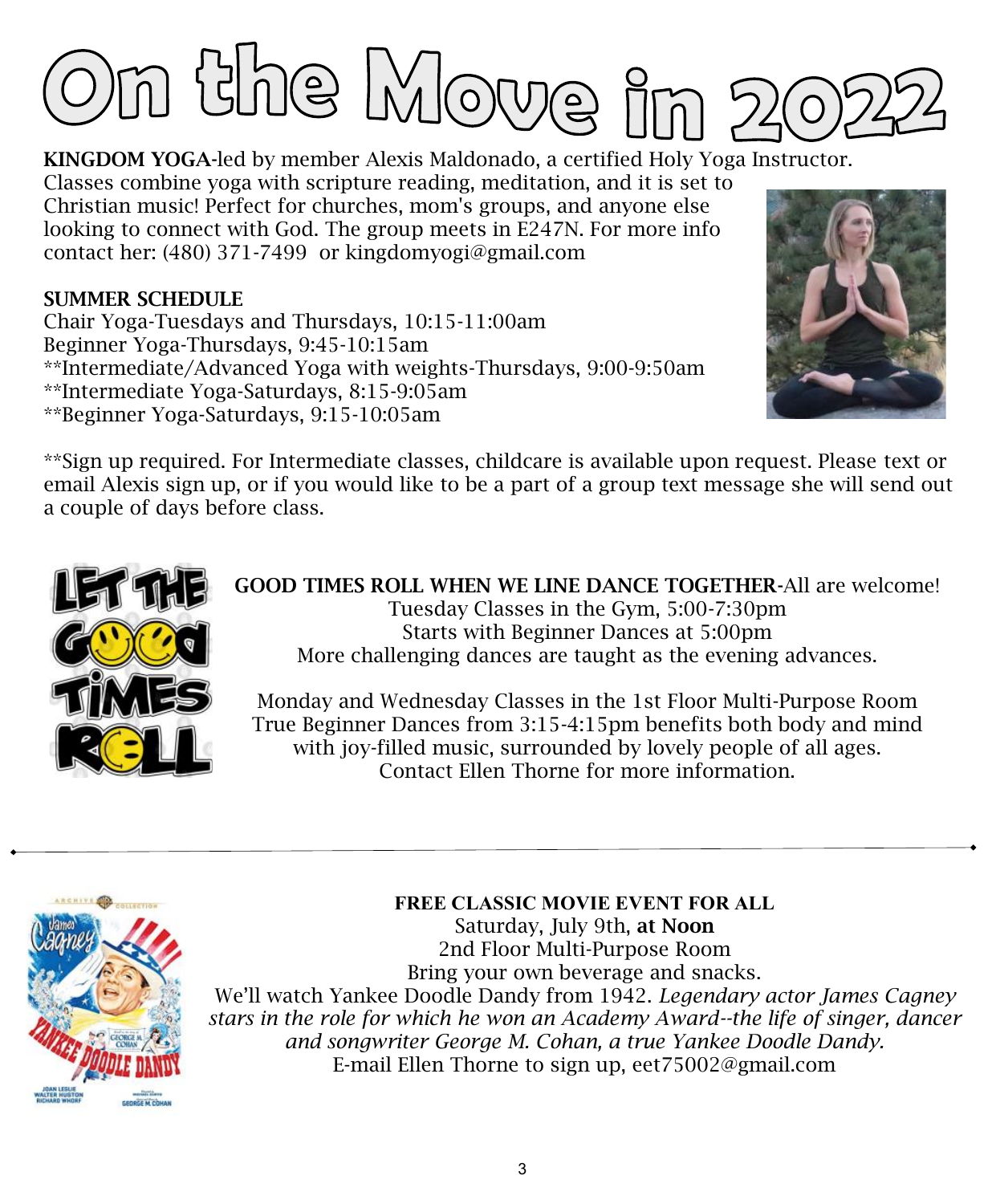

*"Encanto"* Family Interactive Movie Event Sunday, July 17th, 12:30PM in the 2nd Floor Multi-Purpose Room

We'll use props and sing-a-long to the songs for a fun interactive Encanto experience. Children must have 1 adult present per family.

Register no later than July 6th at: https://tinyurl.com/encantoatmessiah

Contact Ellen Thorne with questions, eet75002@gmail.com.



National Youth Gathering: July 9 to 13, 2022. Important dates:

- Adult leader meeting: TODAY at 5:00 pm
- Parent & all participants meeting: TODAY at 6:00 pm
- Gathering: July 9-13

## Bible Study Options

- SUNDAY SCHOOL-9:40-10:40 am. Middle school  $(5<sup>th</sup>-8<sup>th</sup>)$  and high school  $(9<sup>th</sup>-12<sup>th</sup>)$  meet in the youth room for announcements. Middle school students then go to separate rooms for class while high school continues in the youth room.
- JAM/MESH Midweek gatherings Middle school (JAM) 6:30-7:30 pm, High school (MESH) 6:30-8:00 pm every Wednesday. We will gather with all students in the youth room for a brief time of fellowship before dividing into groups by age for time in the Word.
- We will continue to have Sunday School and JAM/MESH throughout the summer. JAM and MESH are every Wednesday except for July 13 (National Youth Gathering). Sunday school will be held every Sunday except for August 7 (Vicar Lee's Ordination).



### **SUMMER SUNDAY SCHOOL HELP GREATLY NEEDED:**

Please help our summer Sunday School program. We are short teachers and helpers. Even if you can help one or two Sundays in July and/or August, please contact Amy Plenger, 972-398-7524, or aplenger@messiahlutheran.com as soon as possible. We want all of our children to be able to learn more about the monumental love of Jesus and how great is our God!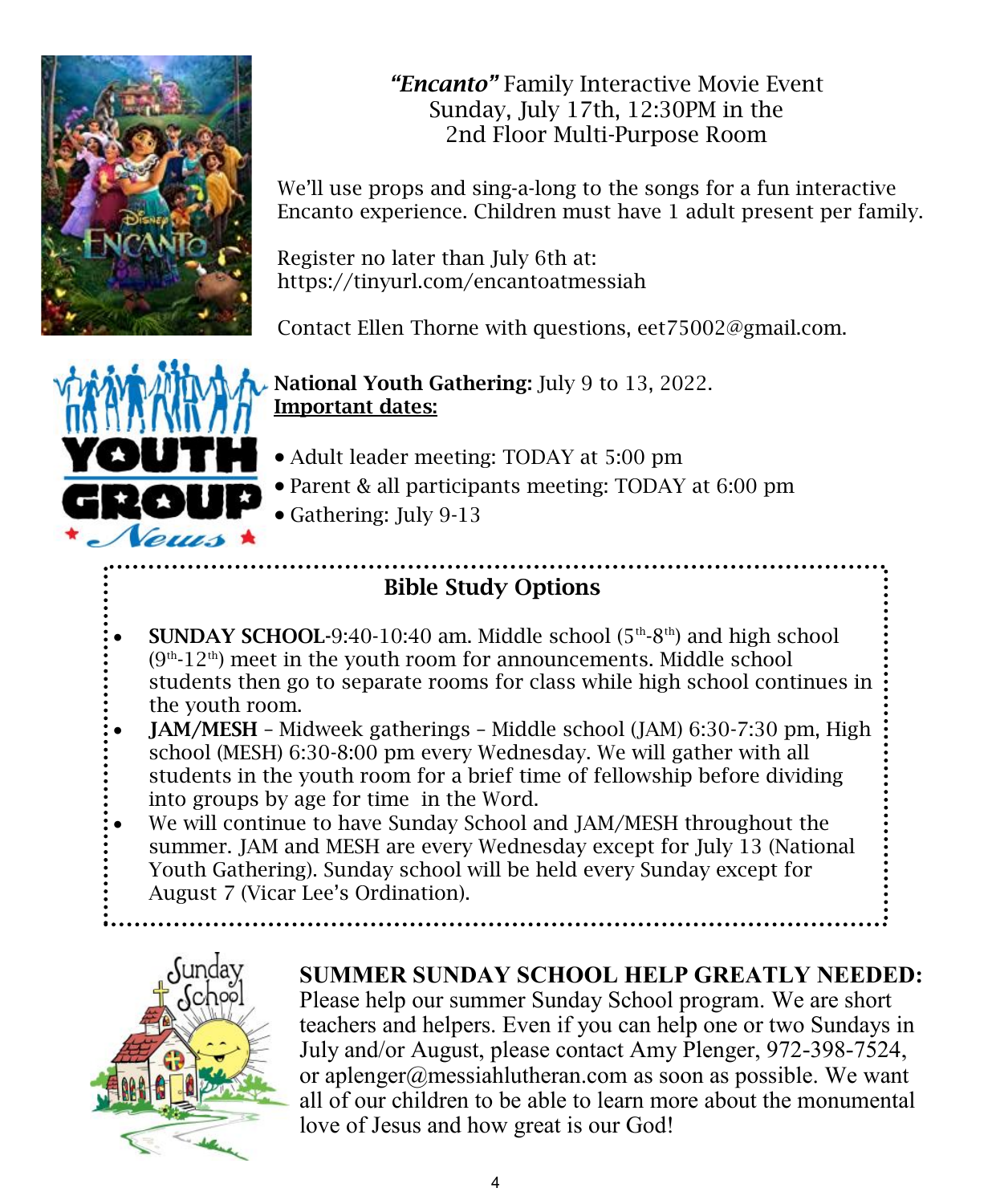#### KINGDOM WOMEN EVENTS



*(our ministry for all women—members and non-members alike)* Contact Ellen Thorne with questions, or to sign up: 972-398-7508 or eet75002@gmail.com

#### KINGDOM WOMEN MONTHLY BIBLE STUDY-4TH SATURDAY OF THE MONTH

We are watching and discussing "The Chosen" Season 1 and using the accompanying workbook for our Bible Study called, "What Does It Mean to Be Chosen?" Cost for workbook is \$15. You do not need to have a book to attend. It will, however, give you a deeper walk and understanding of the series and how it applies to your life.

KW Large Group generally meets on the 4th Saturday of the month. Gina Lehrmann leads our morning. In June, we'll meet on Saturday, the 25th at 10am in the 2nd Floor Multi-Purpose Room and watch Episode 7, "Invitations."

E-mail Ellen Thorne with questions and/or to sign up, eet75002@gmail.com.

KINGDOM WOMEN BOOK CLUB We will meet on **Monday**, **June 27th** at 6pm in the 2nd Floor Multi-Purpose Room to discuss the first half of Colors of Truth by Tamera Alexander With rich historical detail and multifaceted prose, *USA Today* best-selling author Tamera Alexander tells a riveting tale of truth, betrayal, and unlikely romance that unveils the many shades of God's perfect redemption. Contact Leann Dietze to sign up and for any other information: Leann.dietze@gmail.com or text (404) 402-9142.





JULIETs Dining Out (Just Us Ladies Into Eating Together) Monday, July 11th, 6:00pm Spring Creek BBQ 270 N Central Expy, Richardson, TX 75080 Phone: 972-669-0505 www.springcreekbarbecue.com/richardson E-mail Ellen Thorne to sign up, eet75002@gmail.com.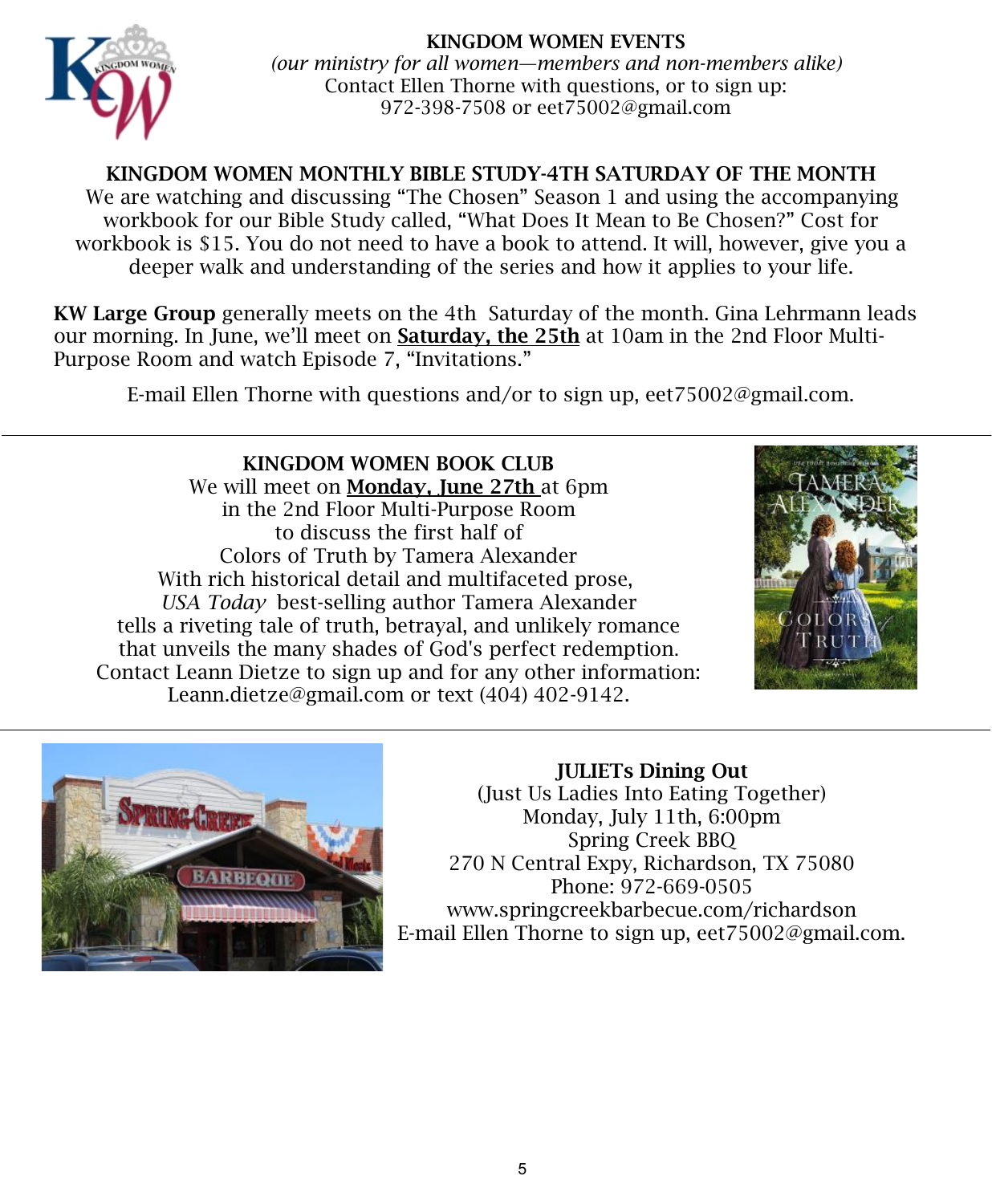

LWML will not be meeting during the summer, however, we do need the help of the congregation. We are collecting scarves, hats, and socks for a mission site and the items for Lutheran World Relief including: one light-weight dark towel, one metal nail clipper, two bath-sized bars of soap, one sturdy comb, and

one toothbrush. There is a donation basket near the Lamp Gift Shop, or we will shop for you if you would rather donate dollars! Thank you for your generosity.

> Messiah Serves: *Our Social Ministries & Outreach* Dawn Johnson – 972-948-8966 – dawnmj@fastmail.net

#### **VOLUNTEERS ARE NEEDED AT NETWORK!**





DE COMMUNITY MINISTRIES Network is in need of compassionate and dedicated volunteers to help serve our neighbors in need. We have many volunteer opportunities including assisting in the Food pantry, Clothing Closet, Seniors' Net programs and even data entry (some of which can be performed remotely). Please note volunteer times are Monday through Wednesday 8 am to 4 pm, Thursday 8 am to 7 pm, Friday 10 am to Noon and Saturday 9 am to 2 pm. Volunteers ages 16 and up may volunteer alone and ages 14-15 may volunteer if accompanied by an adult. If you are interested in volunteering as a group, please call Caroline Wold, Manager of Volunteers and Community Engagement at (972) 234-8880 ext. 126 or email her at [cwold@thenetwork.org](mailto:cwold@thenetwork.org)

#### **LOOKING AHEAD!**

Our school supply drive is a fun and successful project. Summer will be over all too soon and children will be heading back to classes! Messiah will be ready to help with our "School Bus List". Look for upcoming details.





The School Supply Project

A Community Service

The School Supply Project is committed to the belief that a positive self-image is essential to the learning experience of the well-educated child. To enhance the self-image, we will provide school supplies to the disadvantaged students in the Plano Independent School District. Through contributions of money and donations-in-kind from Resurrection Lutheran Church and other churches, the business community, school groups, and individuals, we will distribute these supplies to children identified as "in need" by social service agencies

and school officials. <http://theschoolsupplyproject.org/index.html>



### **ONGOING COLLECTION PROJECTS**

Please note that all collection projects are located in the designated collection area next to the Family Room in the chapel building. Questions about any of our collection projects you can contact me at [dawnmj@fastmail.net.](mailto:dawnmj@fastmail.net) Details regarding our ongoing collections can be found at [http://www.messiahlutheran.com/ministries/adult/social](http://www.messiahlutheran.com/ministries/adult/social-ministries-outreach/)[ministries-outreach/](http://www.messiahlutheran.com/ministries/adult/social-ministries-outreach/)

If you would like more information about our Social Ministries & Outreach programs or Lutherans for Life and the opportunities we have to Share God's Light, **I can be reached at [dawnmj@fastmail.net](mailto:dawnmj@fastmail.net)** .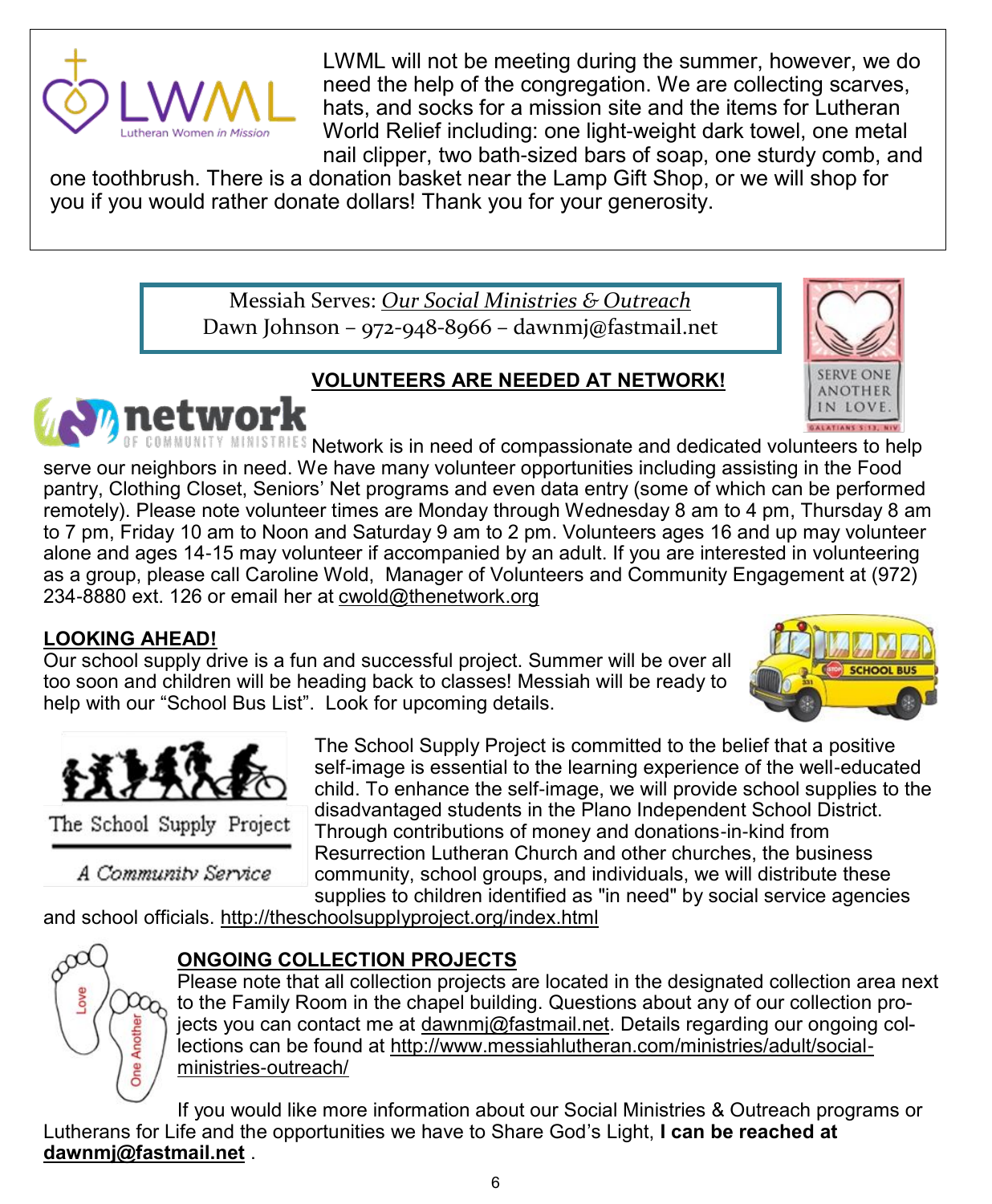## Pray for One Another This Week

Bev, as she has hope, that a new doctor she wants to Kelly and Terri, friends. Restore their health. Allow see will help her pelvic and lumbar bones. Dan and Bev Pfalzgraff

Grandson. Praise for God's amazing blessing of a new grandson, Shai Alexander Porsche. (Shai means gift in Hebrew). Deby Redle

Prayers for rain, grace, mercy, forgiveness, humility, and forbearance. Richard and Kathy Edwards

Dennis Hooper for healing. Dave, Sandra, and Landon Murcott

Laura Pendergrass and family, daughter. Prayers for positive results on 6/30 for a brain tumor. Surgery was 5/4. Recovery is long. Her faith has been unwavering and amazing. She has a 10, 6, and 3 yr. old and a supportive husband. Laura is a testimony to His presence. Mike and Noel Henderson

Papa Gene, grandpa. Please watch over our grandpa and make sure he stays in good health. The Smith family

VBS. May the seeds of faith continue to grow. Thanks, and praise for all the faithful volunteers and financial supporters of VBS. Nick and Amy Plenger

Kendall Saldana, daughter. Blessings for successful hip surgery and healing. Margaret Lehmann, sisterin-law. Blessings and comfort while going through chemo. Robert and Linda Moore

May God bless America. May Ruth be strong and healthy for her upcoming procedure. Dorothy Rigg

Lana Fridge, aunt. Prayers for a successful procedure in her back on Monday. Praying it gives her relief from the pain. Rick and Kim Callaway

David Piechnik, brother. My brother has been hospitalized again with congestive heart failure. Lots of fluid has been drained off and he is undergoing surgery today to have a defibrillator inserted. John and Kathy Douglas

Victor Vaughn Wells, new grandbaby. Prayers that Victor will grow with his family into a strong Christian. Paul and Vada Nelson

me to focus on my blessing, not my burdens. Rex and Liz Beetley

Sunday School VBS volunteers. Prayers for a successful VBS week. The Herigon Family

Siby and Grady, friends/coworker. Pray for complete healing for Siby from cancer of the tonsils and lymph glands. Praise God for successful surgery for 6 yr. old Grady, removing an abscess from his throat. Jerry and Jane Baedke

God has blessed us with a cruise to the Bahamas. Please pray for a safe, healthy, restorative time on the cruise for Lori and Danny. Pray for the safety and protection of our adult children while we are gone. Pray for Lori as she starts her new job on June 30. Please pray for all our children and grandchildren to follow the Lord. Danny and Lori Trussell

Pray for my sister-in-law, Mary Ann, who is moving to be near her brother and family due to her husband (my brother) passing away. Joyce Dayton

Comfort and relief. Also prayers for Harper Luecke and Devin Keese as they get married this coming weekend. Doug and Mary Luecke

Safe travel as we leave Wisconsin to come home to Garland and to Messiah on Sunday July 10. Sharon **Mattes** 

RECOVERY: For Healing–Chuck Hays, Dennis Hooper, David Koslan, Mark Lewis, and Joy Rae ZumMallen. Virginia Armendariz-knee, Lila Bridgeback, Josie Myers, Bob Jarcik-knee, Angie Kollmann-Hip, Gwen McTernen-neck, Kailey Blackmon and Chuck Thorne-shoulder, Bob Schultz-hip, Gordon Hanson, Ruby Stoppenhagen-leg, Jim Tobaben and Renee Whaling-foot, Ruth Murphy, Sharon Lamptonheart, Wendy Mattingly, and Gary Lamb-back.

SHUT-INS: Michael & Barbara Albert,

Marge Anderson, Carol Avellanet, Jan Bender, Cy and Jane Collins, Marian Collins, John Devine, Rosella Frank, Burr and Lana Fridge, Barbara Gable, Kathleen Haarberg, Linda Herring, Mel Johnson, Stu & Kris Johnson, Mary Luecke, Ann Murphy, Rose Nichols, Bob & Marilyn Schwarz, Ricky Switzer, Larry and Ken Lynn Trimpe, and Ron and Sandra Ward.